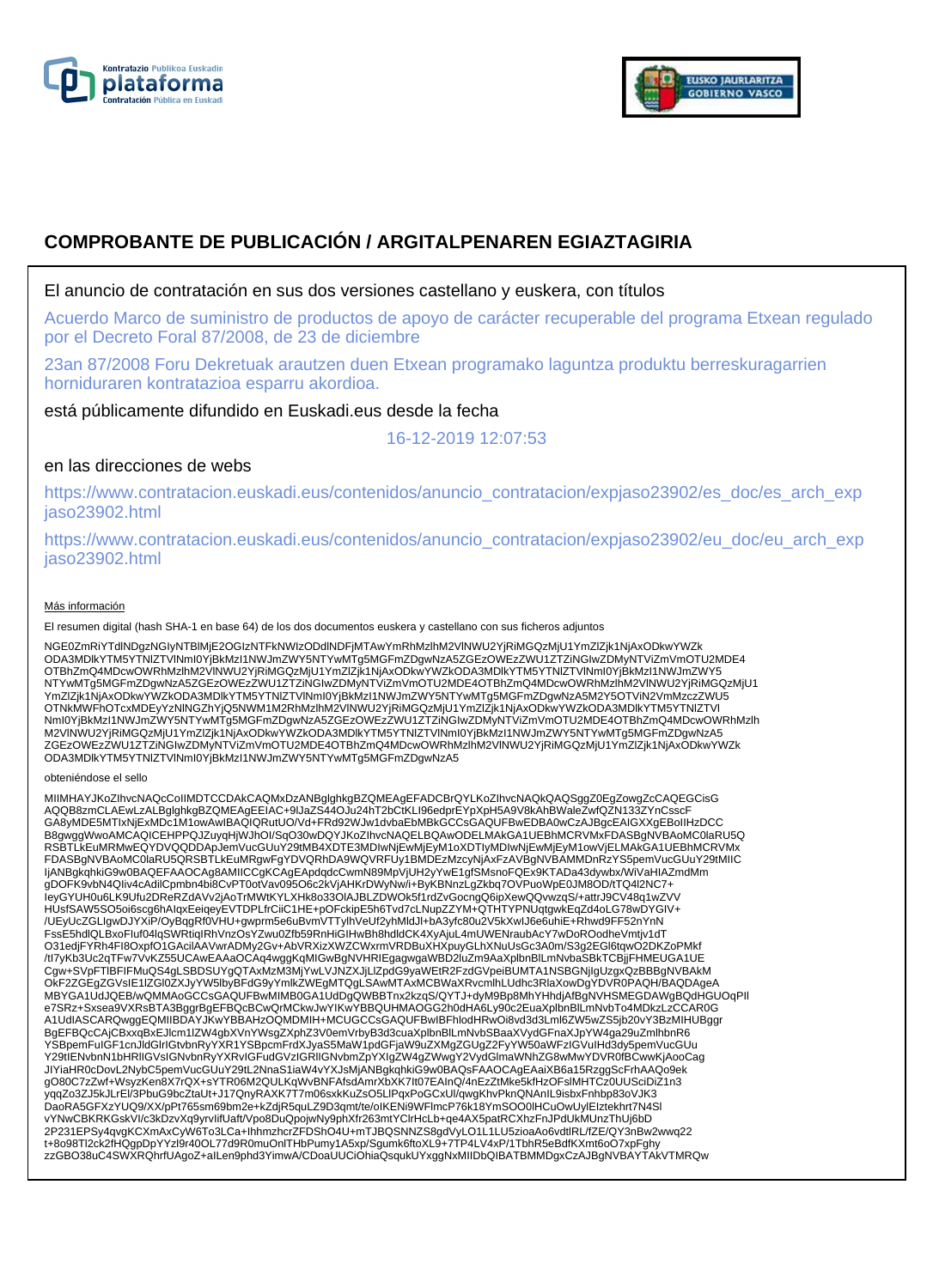



EgYDVQQKDAtJWkVOUEUgUy5BLjETMBEGA1UEAwwKSXplbnBlLmNvbQlQc89Alm7KoeNYmE4j9Ko7fTANBglghkgBZQMEAgEFAKCB 9zAaBqkqhkiG9w0BCQMxDQYLKoZIhvcNAQkQAQQwHAYJKoZIhvcNAQkFMQ8XDTE5MTIxNjExMDc1M1owLwYJKoZIhvcNAQkEMSIE IEe8Cgtb9vFn5j9VPaA5/s4mQ7Me+4nIgVEEYdxoM7O+MIGJBgsqhkiG9w0BCRACLzF6MHgwdjB0BCDNdwo7pQBbrD9u8p5/pMe+ oe9BvIISU1baDdGPBFySGTBQMDykOjA4MQswCQYDVQQGEwJFUzEUMBIGA1UECgwLSVpFTIBFIFMuQS4xEzARBgNVBAMMCkl6ZW5w ZS5jb20CEHPPQJZuyqHjWJhOI/SqO30wDQYJKoZIhvcNAQEBBQAEggIAP5TJ2BdNQZW2Cha/NoENd0K0uvZeVFiS7IgIZD9Z8dCZ YDVUA/ZZu6Wj+hVISpeDkks3Mdg2KV8AGqhY5NX5ahe0YtMQlTOybEnIw5XDNgTV/8VpMsy5DByxpuFvH2WqFKlunp/JRTXDKFaO jqNfMtZglp7nCuGUsp2F7sp/ALob5B0Ql8Wp/VNjtHDn9KcYbHJzQ4m6P1QWNAYIUoHVy0uVMG7pJK7NEN51lH4u478sYy7nNVr9<br>wSDgtl5bXlgQJ96hk79hG43jKquumDCF6Mldgt4cllYpg4tmqEODfuBDPT0lWmQDKnG9SKAmHc1JT/XR84CR+vAT7CJvLYPx+rOE wabuyaka zincenta zincenta za miasta za kontroli za zamielne za zamielne za zamielne za zamielne za zamielne z<br>https://www.accommunity.com/www.accommunity.com/www.accommunity/www.accommunity/www.accommunity/www.accommunit<br> RMfjfZ60Xp1Pnnzk0c473mWK9vblv/99T95JA1qltbt94bc0aULl5iJmA2z50fJeDyhvfx3sCW+clmzNByIlPqTbvQ/VglVoHmTm 3iSS4S3ShpYwS+IHI1TQ5eGU+32FhutgWm/nq9Y=

## Kontratuaren iragarkia, gaztelaniaz eta eskaraz, izenburuekin

Acuerdo Marco de suministro de productos de apoyo de carácter recuperable del programa Etxean regulado por el Decreto Foral 87/2008, de 23 de diciembre

23an 87/2008 Foru Dekretuak arautzen duen Etxean programako laguntza produktu berreskuragarrien horniduraren kontratazioa esparru akordioa.

Euskadi.eus webgunean argitaratzen da data honetatik

2019-12-16 12:07:53

### web hauen helbideetan

https://www.contratacion.euskadi.eus/contenidos/anuncio\_contratacion/expjaso23902/es\_doc/es\_arch\_exp jaso23902.html

https://www.contratacion.euskadi.eus/contenidos/anuncio\_contratacion/expjaso23902/eu\_doc/eu\_arch\_exp jaso23902.html

#### Informazio gehiago

Bi dokumentuen (euskara eta gaztelania) laburpen digitala (hash SHA-1, 64 oinarriarekin), erantsitako fitxategiekin

NGE0ZmRiYTdlNDqzNGlyNTBlMjE2OGIzNTFkNWIzODdlNDFjMTAwYmRhMzlhM2VINWU2YjRiMGQzMjU1YmZlZjk1NjAxODkwYWZk ODA3MDIkYTM5YTNIZTVINmI0YjBkMzI1NWJmZWY5NTYwMTg5MGFmZDgwNzA5ZGEzOWEzZWU1ZTZiNGIwZDMyNTViZmVmOTU2MDE4 OTBhZmQ4MDcwOWRhMzlhM2VINWU2YjRiMGQzMjU1YmZlZjk1NjAxODkwYWZkODA3MDlkYTM5YTNIZTVINmI0YjBkMzI1NWJmZWY5 NTYwMTg5MGFmZDgwNzA5ZGEzOWEzZWU1ZTZiŃGIwZDMyNTViZmVmOTU2MDE4OTBhZmQ4MDcwOWRhMzIhM2VINWU2YjRiMGQzMjU1 YmZlZjk1NjAxODkwYWZkODA3MDlkYTM5YTNlZTVlNml0YjBkMzl1NWJmZWY5NTYwMTg5MGFmZDgwNzA5M2Y5OTViN2VmMzczZWU5 TRIKIMPAOOSWITTYINEN TIIVITTIINEN JANUARINI VANHAA VIITIINEN VANHAA VANHAA VANHAA VANHAA VANHAA VANHAA VANHAA<br>NEID TRIKIMPAOTOXMDEYYZNINGZhYjQ5NWM1M2RhMzIhM2VINWU2YjRiMGQzMjU1YmZIZjk1NjAxODkwYWZkODA3MDIkYTM5YTNIZTVI<br>Nml0Yj ODA3MDIkYTM5YTNIZTVINmI0YjBkMzI1NWJmZWY5NTYwMTg5MGFmZDgwNzA5

denboran digitalki zigilatu zuena

#### zigilua lortzen

MIIMHAYJKoZIhvcNAQcCoIIMDTCCDAkCAQMxDzANBglghkgBZQMEAgEFADCBrQYLKoZIhvcNAQkQAQSggZ0EgZowgZcCAQEGCisG AQQB8zmCLAEwLzALBglghkgBZQMEAgEEIAC+9IJaZS44OJu24hT2bCtKLI96edprEYpXpH5A9V8kAhBWaleZwfQZN133ZYnCsscF GA8yMDE5MTIxNjExMDc1M1owAwIBAQIQRutUO/Vd+FRd92WJw1dvbaEbMBkGCCsGAQUFBwEDBA0wCzAJBgcEAIGXXgEBoIIHzDCC B8gwggWwoAMCAQICEHPPQJZuyqHjWJhOI/SqO30wDQYJKoZIhvcNAQELBQAwODELMAkGA1UEBhMCRVMxFDASBgNVBAoMC0laRU5Q RSBTLKEuMRMwEQYDVQQDDApJemVucGUuY29tMB4XDTE3MDlwNjEwMjEyM1oXDTIyMDlwNjEwMjEyM1owVjELMAkGA1UEBhMCRVMx<br>FDASBgNVBAoMC0laRU5QRSBTLkEuMRgwFgYDVQRhDA9WQVRFUy1BMDEzMzcyNjAxFzAVBgNVBAMMDnRzYS5pemVucGUuY29tMIIC IjANBgkghkiG9w0BAQEFAAOCAg8AMIICCgKCAgEApdgdcCwmN89MpVjUH2yYwE1gfSMsnoFQEx9KTADa43dywbx/WiVaHIAZmdMm gDOFK9vbN4Qliv4cAdilCpmbn4bi8CvPT0otVav095O6c2kVjAHKrDWyNw/i+ByKBNnzLgZkbq7OVPuoWpE0JM8OD/tTQ4l2NC7+ leyGYUH0u6LK9Ufu2DReRZdAVv2jAoTrMWtKYLXHk8o33OIAJBLZDWOk5f1rdZvGocngQ6ipXewQQvwzqS/+attrJ9CV48q1wZVV HUsfSAW5SO5oi6scg6hAlqxEeiqeyEVTDPLfrCiiC1HE+pOFckipE5h6Tvd7cLNupZZYM+QTHTYPNUqtgwkEqZd4oLG78wDYGIV+ /UEyUcZGLIgwDJYXiP/OyBqgRf0VHU+gwprm5e6uBvmVTTylhVeUf2yhMldJl+bA3yfc80u2V5kXwlJ6e6uhiE+Rhwd9FF52nYnN FssE5hdlQLBxoFluf04lqSWRtiqIRhVnzOsYZwu0Zfb59RnHiGIHwBh8hdldCK4XyAjuL4mUWENraubAcY7wDoROodheVmtjv1dT